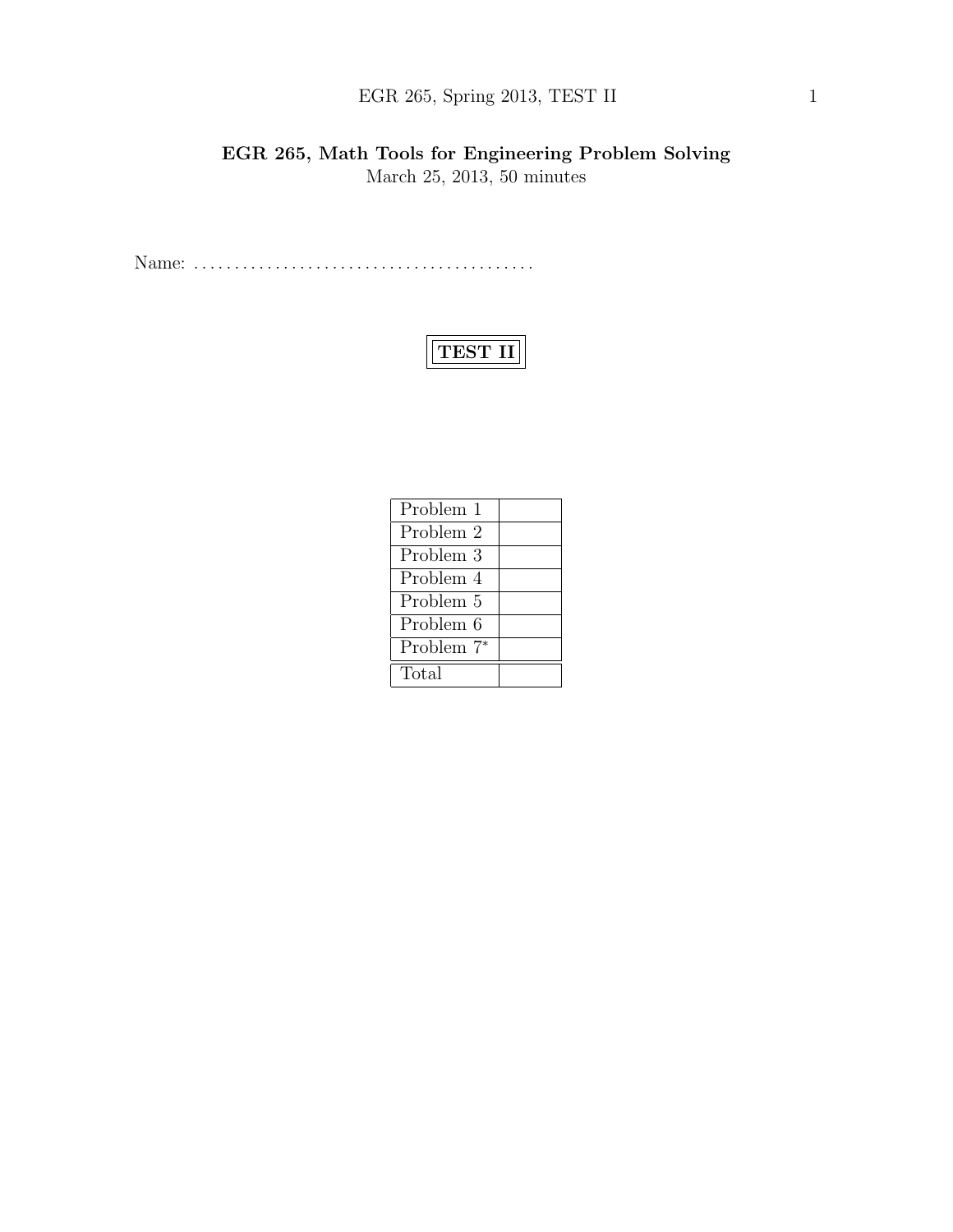## Problem 1 (20 points)

Solve the initial value problem

$$
y'' - 4y' + 5y = 0, \quad y(0) = -2, \quad y'(0) = 2.
$$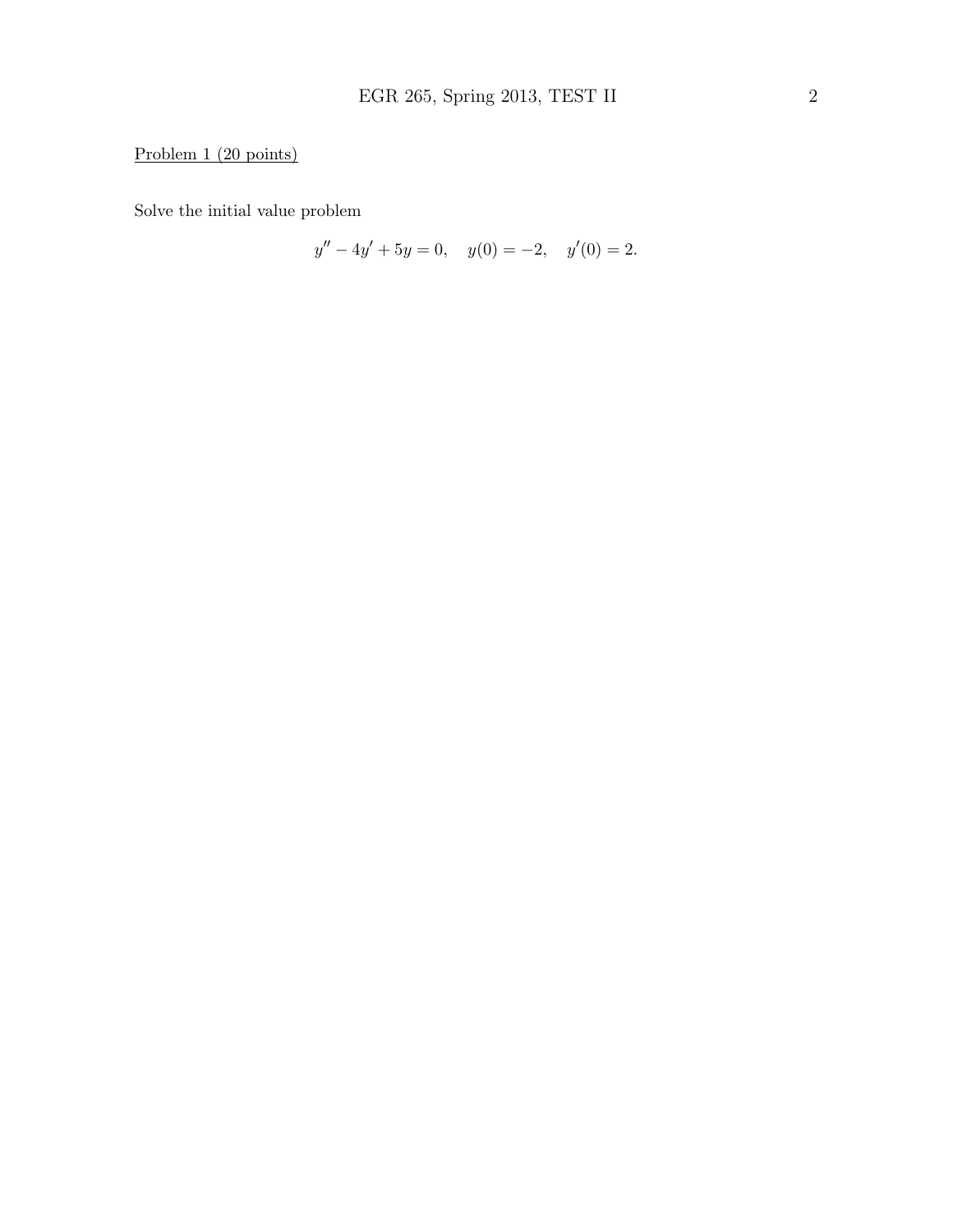Problem 2 (20 points)

Find the general solution of

$$
y'' - 2y' - 3y = 2x - 1.
$$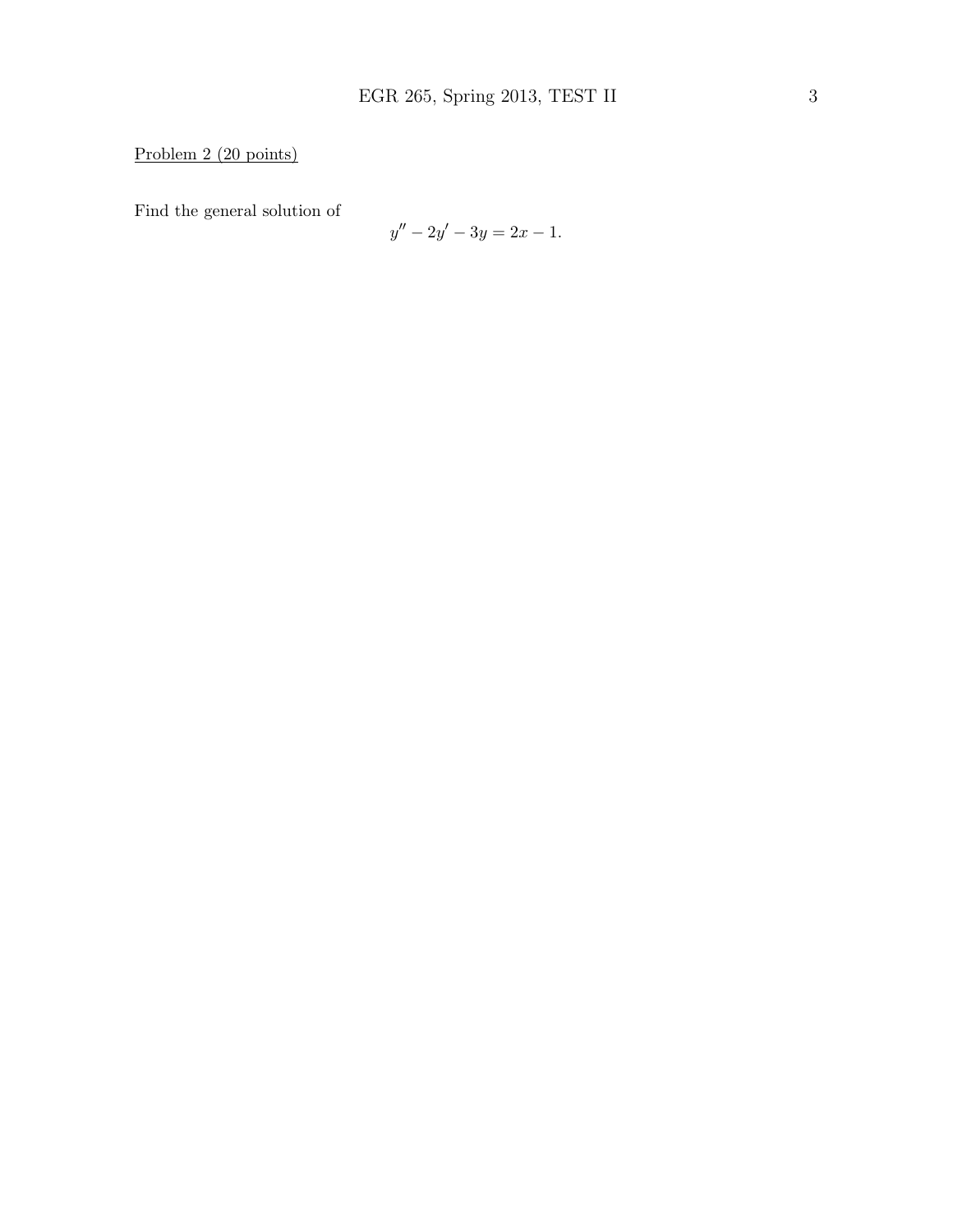Problem 3 (20 points)

Find the general solution of

$$
y'' - 6y' + 9y = 2e^{-2x}.
$$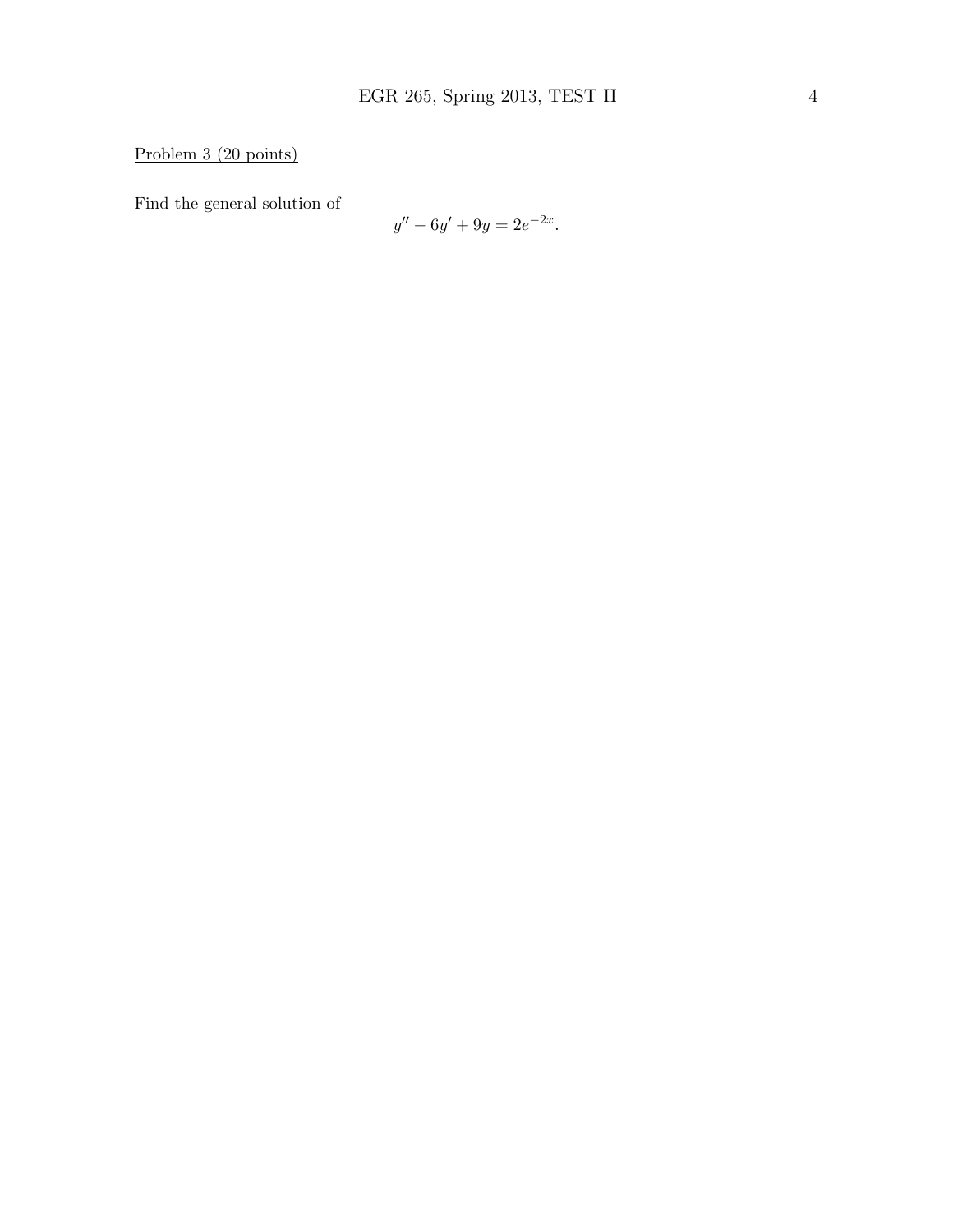#### Problem 4 (20 points)

A mass of 5 kilograms stretches an undamped spring by 98 centimeters.

(a) Find the value of the spring constant  $k$  using its correct metric unit.

(b) Find the angular frequency  $\omega$  of free oscillations of the spring/mass-system.

(c) Find the equation of motion if the mass is released from rest at a position 10 centimeters

above the equilibrium. Assume here that the positive x-direction is oriented downwards.

(d) Find the first positive time at which the mass passes through the equilibrium position.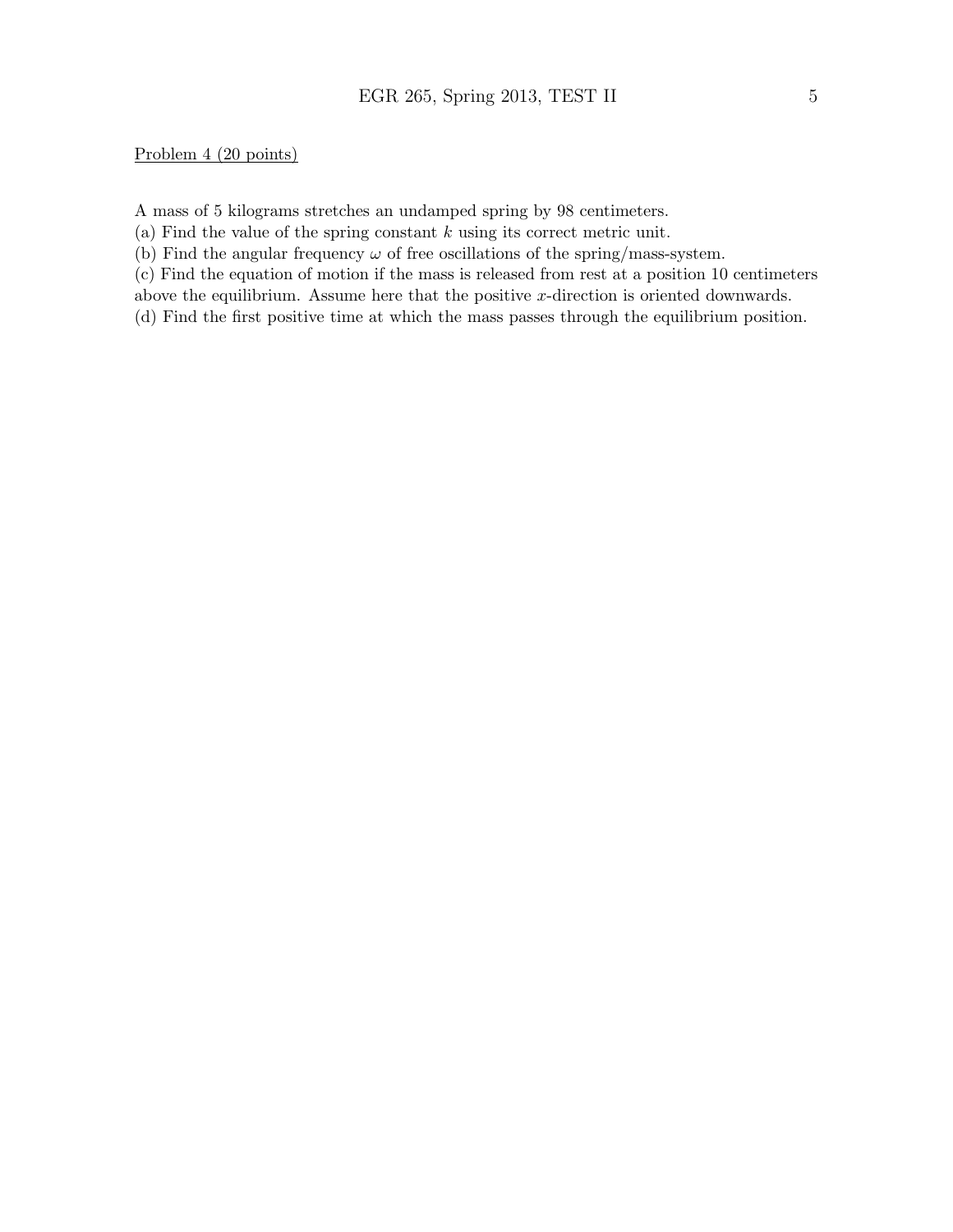#### Problem 5 (10 points)

Suppose that a damping force is added to the spring-mass system in Problem 4 which is proportional to the instantaneous velocity with damping coefficient  $\beta = 20$  kg/sec. Does the resulting system become underdamped, critically damped, or overdamped? Justify your answer.

#### Problem 6 (10 points)

Find the largest interval centered around  $x = 0$  in which the initial value problem

$$
y'' + \frac{1}{x-2}y' + \frac{1}{x+2}y = 0, \quad y(0) = 1, y'(0) = 2
$$

has a unique solution. Do not try to solve the DE! Use theoretical reasoning instead.